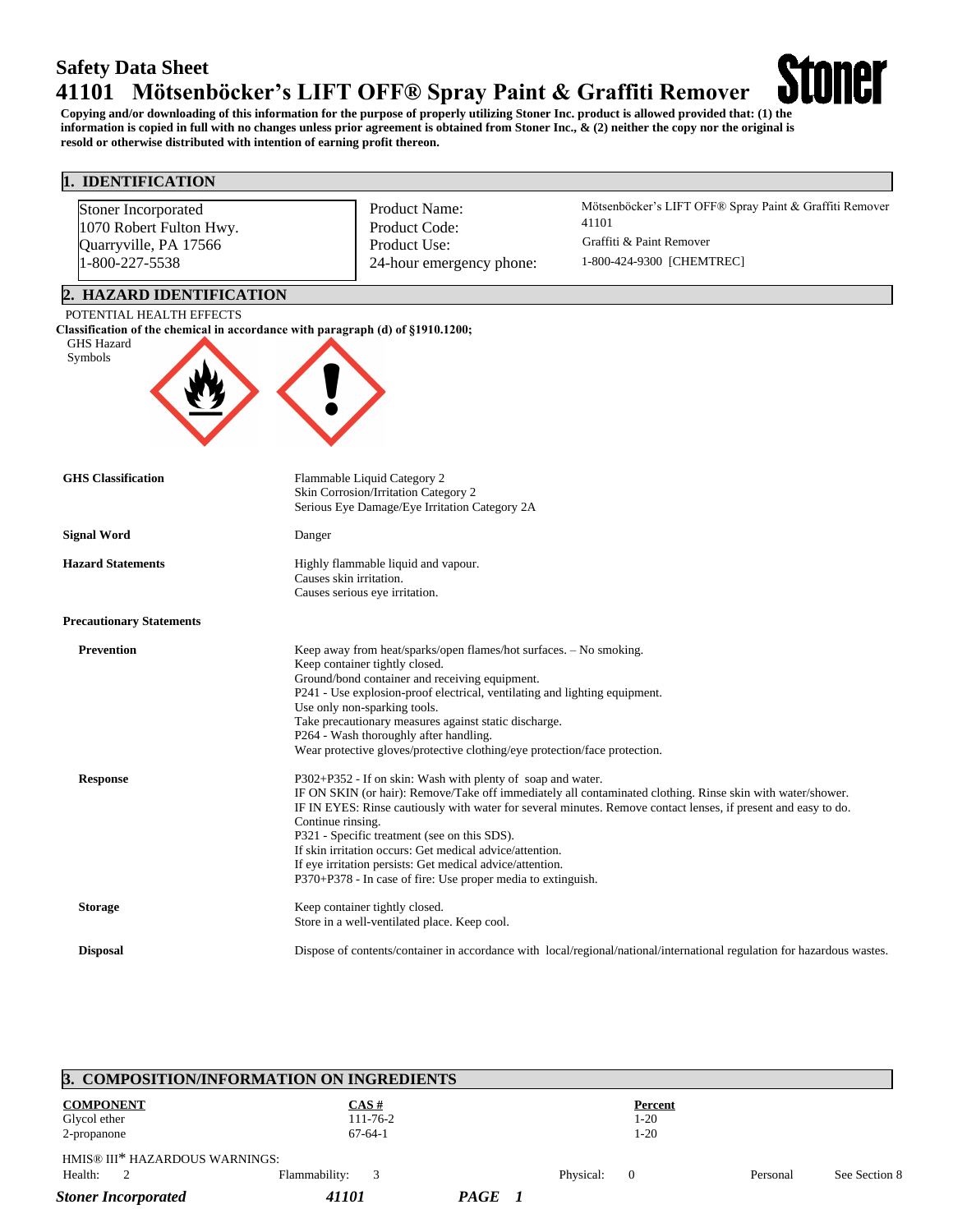\* See www.paint.org/hmis or call the NPCA at 1 (202) 462-6272 for more information on this current rating system.

### **4. FIRST AID MEASURES**

| Eyes:                | Immediately flush eyes gently with plenty of water for at least 15 minutes while holding eyelids apart. If symptoms persist or there<br>is visual difficulty, seek medical attention.                                                                                                               |
|----------------------|-----------------------------------------------------------------------------------------------------------------------------------------------------------------------------------------------------------------------------------------------------------------------------------------------------|
| <b>Skin Contact:</b> | In case of contact, immediately wash contaminated area with plenty of water for at least 15 minutes. Seek medical attention if<br>symptoms persist. Wash clothing before reuse.                                                                                                                     |
| Ingestion:           | Do not induce vomiting. Contact a physician, medical facility, or poison control center immediately.                                                                                                                                                                                                |
| Inhalation:          | Remove to fresh air. If not breathing, give artificial respiration. If breathing is difficult, give oxygen. Keep the victim warm and<br>quiet. Seek immediate medical attention. Continue your efforts until help arrives or the victim starts to breathe on his own. Do not<br>leave victim alone. |

#### NOTES TO PHYSICIAN:

No additional first aid information available. Preexisting disorders of the following organs (or organ systems) may be aggravated by exposure to this material: lung (for example, asthma-like conditions); liver; kidney; skin; blood forming system;

| <b>5. FIRE FIGHTING MEASURES</b> |                                                                                                                   |  |  |
|----------------------------------|-------------------------------------------------------------------------------------------------------------------|--|--|
| Fire and/or Explosion Hazards:   | This product contains a component(s) that is considered a flammable liquid, which has vapors that are heavier     |  |  |
|                                  | than air and may travel along the ground or be moved by ventilation and ignited by heat, pilot lights, or other   |  |  |
|                                  | flames and ignition sources at locations distant from the material's handling point.                              |  |  |
| Fire Fighting Instructions:      | Use alcohol foam, water fog, dry chemical, or CO2. Water is generally not effective and may spread fire; however, |  |  |
|                                  | water spray may be used from a safe distance to cool closed containers and protect surrounding area.              |  |  |

# **6. ACCIDENTAL RELEASE MEASURES**

#### STEPS TO BE TAKEN IF MATERIAL IS RELEASED OR SPILLED:

Remove all sources of ignition. Wear appropriate personal protective equipment (PPE). Stop or reduce discharge if it can be done safely. Ventilate contaminated area. Avoid run-off into storm sewers and ditches which may lead to natural waterways. If runoff occurs, notify authorities as required. Absorb spill with inert material (e.g., dry sand or earth), then place in a chemical waste container.

## **7. HANDLING AND STORAGE**

Handling: If ventilation is not sufficient, wear proper respiratory equipment. Do not use near ignition sources. Avoid prolonged or repeated contact with skin. Avoid prolonged or repeated breathing of vapor. Do not store containers in excessive heat or direct sunlight. Protect container against physical damage.

Storage: Keep container tightly closed when not in use. Store in a cool, dry, well ventilated area away from all sources of ignition.

#### **8. EXPOSURE CONTROLS / PERSONAL PROTECTION**

| <b>Engineering Controls:</b>   | Ventilation should be adequate to prevent exposures above the limits indicated below in this section of the SDS (from<br>known, suspected or apparent adverse effects). Local exhaust should be used in areas where exposure limits may be<br>exceeded.                                                                |                  |                 |                 |  |
|--------------------------------|------------------------------------------------------------------------------------------------------------------------------------------------------------------------------------------------------------------------------------------------------------------------------------------------------------------------|------------------|-----------------|-----------------|--|
| Eye Protection:                | Wear chemically resistant safety glasses with side shields when handling this product. Wear additional eye protection such as<br>chemical splash goggles and/or face shield when the possibility exists for eye contact with splashing or spraying liquid or<br>airborne material. Have an eye wash station available. |                  |                 |                 |  |
| Skin Protection:               | The use of chemically resistant gloves is recommended if there is any possibility of prolonged or repeated liquid contact with<br>skin.                                                                                                                                                                                |                  |                 |                 |  |
| <b>Respiratory Protection:</b> | Use NIOSH approved respirator where there is likelihood of inhalation of the product mist, spray or aerosol. A supplied air<br>respirator should be used if ventilation is not sufficient to maintain exposure limits.                                                                                                 |                  |                 |                 |  |
| <b>COMPONENT</b>               | $CAS \#$                                                                                                                                                                                                                                                                                                               | <b>ACGIH TLV</b> | <b>OSHA PEL</b> | <b>OTHER</b>    |  |
| Glycol ether                   | 111-76-2                                                                                                                                                                                                                                                                                                               | $20$ ppm [skin]  | Not established | Not established |  |
| 2-propanone                    | $67 - 64 - 1$                                                                                                                                                                                                                                                                                                          | 500 ppm TWA      | Not established | Not established |  |

#### **9. PHYSICAL AND CHEMICAL PROPERTIES**

| <b>Physical State:</b>                          | Bulk trigger bottle       | Lower Flammability Limit (%):             | 2.1               |
|-------------------------------------------------|---------------------------|-------------------------------------------|-------------------|
| Appearance:                                     | <b>Clear Colorless</b>    | Upper Flammability Limit (%):             | 13                |
| Odor:                                           | Fruity                    | Vapor Pressure (PSIG @ $70^{\circ}$ F):   | Not determined    |
| Odor Threshold:                                 | None                      | Vapor Density [ $air = 1$ ]:              | >1                |
| pH:                                             | $8.5 - 9.5$               | Relative Density (H2O=1):                 |                   |
| Melting/Freezing Point $(°F)$ :                 | No data available         | Solubility in Water:                      | Not determined    |
| Boiling Point $(^{\circ}F)$ :                   | No data available         | Partial Coefficient: n-<br>octanol/water: | No data available |
| Flash Point ( ${}^{\circ}$ F PMCC):             | 58.0                      | Autoignition Temperature (°F):            | Not applicable    |
| <b>Evaporation Rate:</b>                        | Not determined            | Decomposition Temperature (°F):           | No data available |
| Flammability (solid, gas):<br>Percent VOCs (%): | No data available<br>l-20 | Viscosity, dynamic (cSt):                 | No data available |